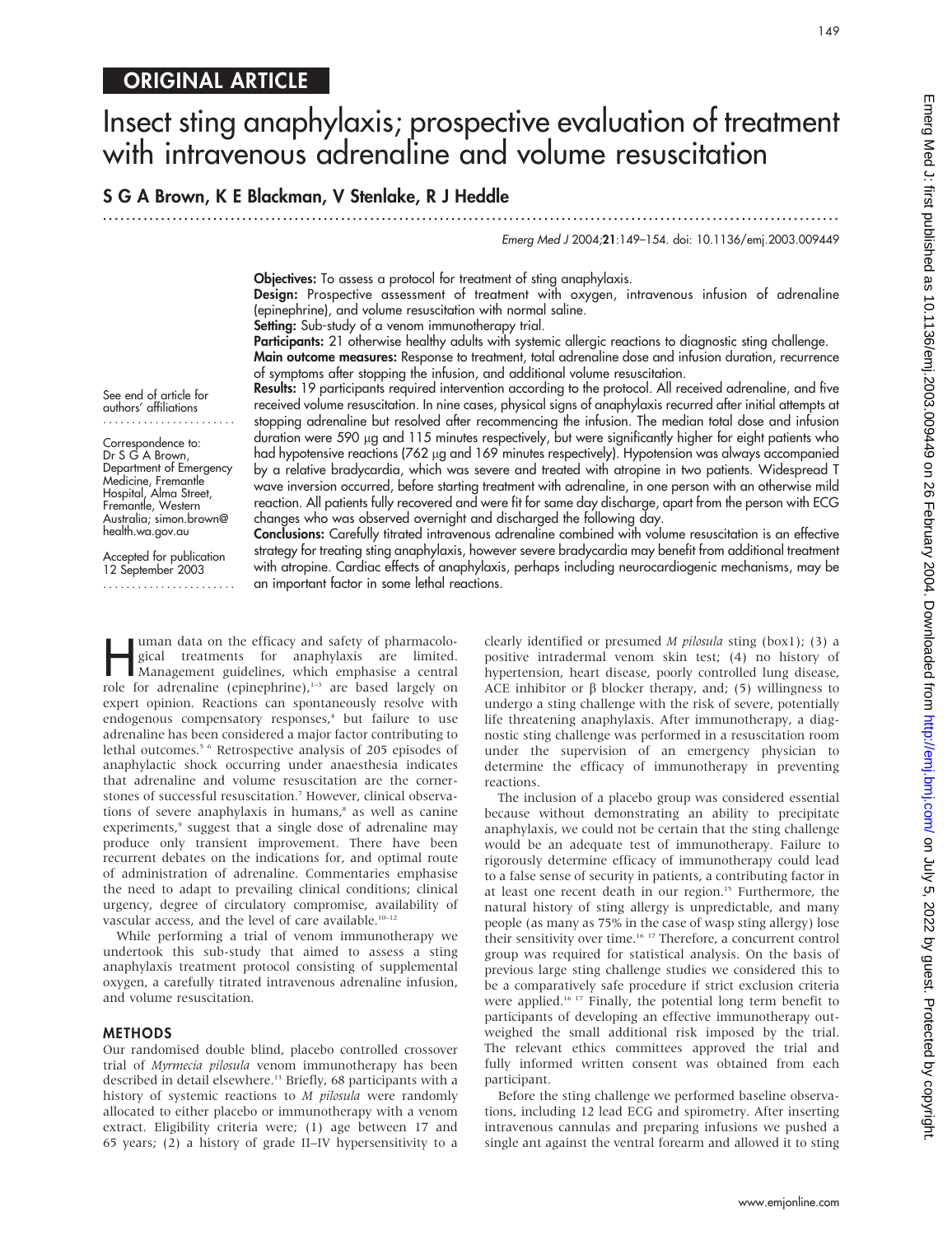## Box 1 Grading of systemic allergic reactions after U R Müller<sup>14</sup>

- I. Generalised urticaria\* or erythema, itching, malaise, or anxiety
- II. Angioedema\* or two or more of: chest or throat tightness, nausea, vomiting, diarrhoea, abdominal pain, dizziness
- III. Dyspnoea, wheezing or stridor, or two or more of: dysphagia, dysarthria, hoarseness, weakness, confusion, feeling of impending disaster
- IV. Hypotension, collapse, loss of consciousness, incontinence ot urine or taeces, or cyanosis†

\*Periorbital oedema was judged a manifestation of urticaria, not angioedema.

-During diagnostic sting challenges hypotension, defined by a systolic blood pressure<90 mm Hg, was required to define a grade IV reaction.

for 60 seconds. During the sting challenge we monitored ECG, pulse oximetry, non-invasive blood pressure (NIBP), and ST segments. ST segment monitoring was with either a 5 lead system (alarms set at 0.5 mV) or 15–30 minutely 12 lead ECGs. Spirometry was repeated at 15 and 60 minutes after the sting, and at additional time points to quantify any respiratory symptoms.

Treatment using our protocol (box 2) focused on oxygen, intravenous adrenaline infusion, and volume resuscitation. The indications for starting treatment were designed to enable an accurate grading of reaction severity for the purposes of the venom immunotherapy trial. These were; (1) pulse oximetry saturation under 92% breathing room air; or (2) peak expiratory flow rate less than 60% of baseline; or (3) systolic blood pressure under 90 mm Hg; or (4) any evidence of myocardial ischaemia; or (5) stable reaction severity for 30 minutes, and; or (6) at the request of the trial participant. Reactions were graded according to box 1. Antihistamines and corticosteroids were not part of routine management because their usefulness for the management of the hyperacute phase of anaphylaxis was unknown and because theoretical considerations indicated they were unlikely to be beneficial. Discharge home was permitted after a symptom free interval of at least two hours after withdrawal of the adrenaline infusion (longer for severe or complicated reactions), or one hour after sting challenge if no reaction occurred.

For each reaction we recorded the interval from sting to onset of first symptoms, individual reaction features and events during treatment, whether symptoms recurred after a first attempt at ceasing the infusion, total dose and duration of the adrenaline infusion, and other treatments administered. We also calculated the differences between baseline physiological values and the highest heart rate, lowest systolic and mean blood pressures, lowest pulse oximetry oxygen saturation, lowest peak expiratory flow, and lowest forced expiratory volume/forced vital capacity after sting challenge. Relations between clinical data elements and the total dose and duration of the adrenaline infusion were assessed with Analyse-it for Microsoft Excel (1.61 version, Analyse-it Software, Leeds, UK), using the Mann-Whitney U test and Spearman rank correlation for continuous variables and the  $\chi^2$  test for categorical variables.

The following analysis is limited to the placebo group, as no reaction in the venom immunotherapy group required treatment with adrenaline.

# Box 2 Treatment guidelines

# 1. Oxygen

– High flow oxygen (15 l/min) by facemask if  $SpO<sub>2</sub>< 92$  or  $SBP<90$  mm Hg

# 2. Adrenaline infusion

- $-1$  mg in 100 ml (1:100 000, 10  $\mu$ g/ml) intravenously by infusion pump
- Start at  $30-100$  ml/h  $(5-15 \mu g/min)$  according to reaction severity
- Titrate up or down according to response and side effects, aiming for lowest effective infusion rate. Tachycardia, tremor, and pallor in the setting of a normal or raised blood pressure are signs of adrenaline toxicity; consider a reduction in infusion rate
- Stop infusion 30 minutes after resolution of all symptoms and signs
- Continue observation for at least two hours after ceasing infusion (longer for severe or complicated reactions); discharge only if remains symptom free

# 3. Normal saline rapid infusion

- 1000 ml (pressurised) infused over 1–3 minutes and repeat as necessary
- Give if hypotension is severe or does not respond promptly to adrenaline

## 4. Hypotension resistant to above measures\*

– Consider bolus adrenaline, glucagon (5–10 mg IV bolus followed by infusion) and noradrenaline infusion with invasive blood pressure monitoring and central venous access.

\*Planned contingencies, but not used during trial.

## RESULTS

There were 21 systemic reactions in the placebo group. The time interval between sting and symptom onset ranged from 2–27 (median 8) minutes. The most common first symptoms were generalised itch and abnormal perioral sensations (tingling lips or tongue, or abnormal taste) in 10 and 7 people respectively. Erythema (with/without urticaria) was the initial physical sign in all cases apart from case 3 (see below).

There were seven grade I, three grade II, three grade III, and eight grade IV reactions. Skin features, although frequently subtle, were identified in all (generalised erythema 100%, itch 82%, urticaria 68%). Angioedema occurred in seven (33%), colicky abdominal pain (including severe ''period-like'' pains in one person) occurred in four (19%), and respiratory features (dyspnoea, or wheeze) occurred in seven (33%). One grade III and three grade IV reactions were accompanied by pulse oximetry saturations of 92% or less. Lowest measured systolic and mean pressures in grade IV reactions ranged from 0–88 (median 71) mm Hg and 0–55 (median 45) mm Hg respectively. Hypotensive reactions were characterised by an initial fall in diastolic blood pressure, indicating systemic vasodilatation, and all were accompanied by an initial tachycardia followed by relative bradycardia with a heart rate drop of 15–65 (median 32) beats per minute accompanying the onset of hypotension. ST segment abnormalities occurred in two reactions (cases 3 and 4, see below).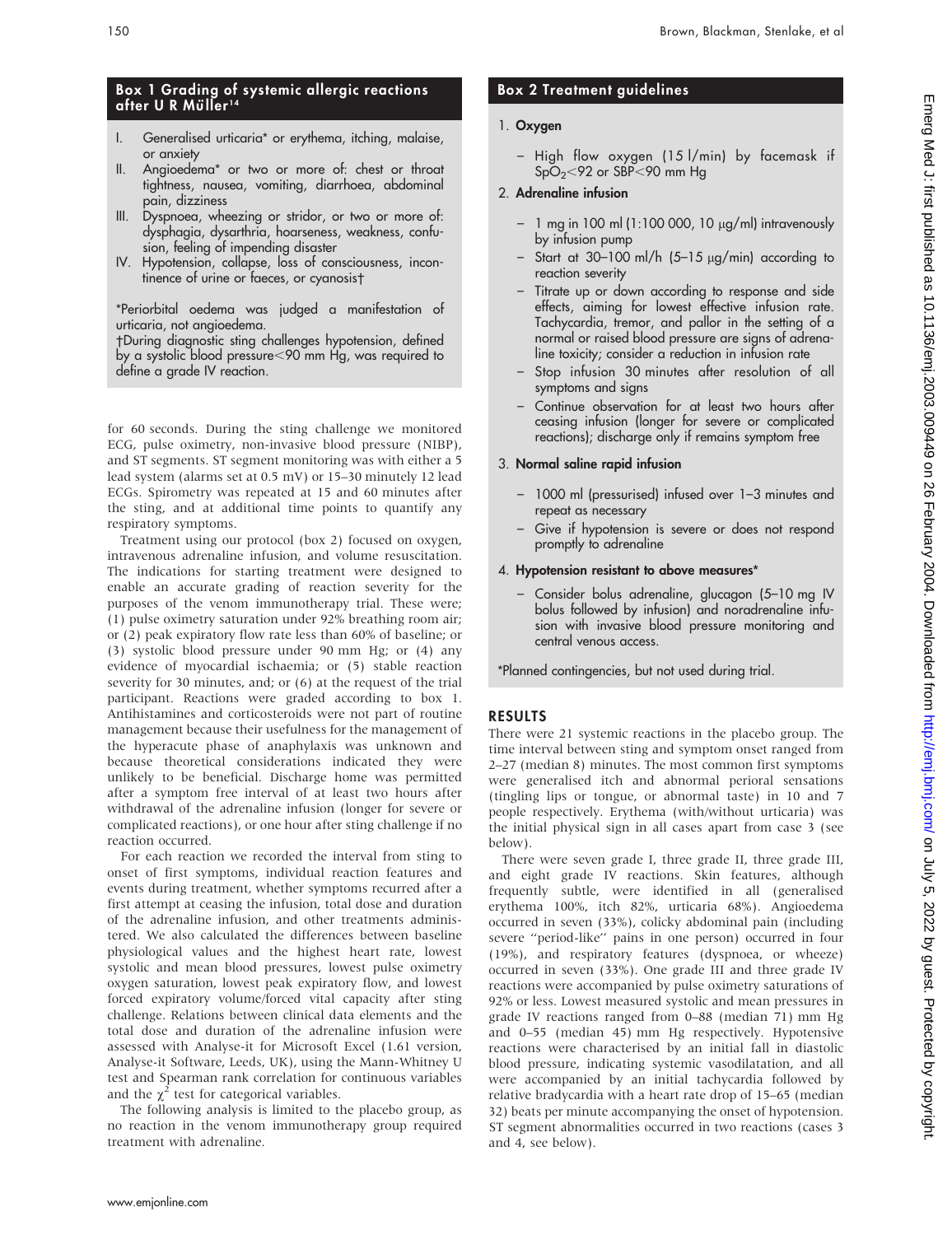Adrenaline infusions were given for 19 reactions, including all those of grade II–IV severity. The two remaining urticarial reactions resolved without treatment. Five of the eight people with hypotension were also given a one litre saline bolus during the first few minutes of resuscitation. All responded rapidly to treatment, with symptomatic improvement and systolic blood pressure rising above 90 mm Hg within five minutes except one who continued to deteriorate and was given a further two litres of saline (case 2, see below). Two were given atropine for bradycardia (cases 2 and 3, see below). There were no appreciable adverse reactions attributable to adrenaline. The median total dose of adrenaline was 590 mg (range 190–1310 mg) and median total infusion duration was 115 minutes (range 52–292 minutes). Total adrenaline doses and infusion durations are plotted against reaction grade in figure 1. Hypotensive reactions received significantly more adrenaline (median 762  $\mu$ g v 520  $\mu$ g,  $p = 0.02$ ) and longer infusions (median 169  $\nu$  92 minutes,  $p = 0.03$ ). Adrenaline dose and infusion duration did not correlate significantly with any other clinical parameter. In nine patients, seven of whom had grade III–IV reactions, the first attempt at ceasing the infusion was followed by a reaction recurrence and the infusion recommenced. This was after a median initial infusion time of 67 minutes in the group with symptom recurrence, compared with 79 minutes in those without recurrence, a non-significant difference. Corticosteroids and antihistamines were prescribed for three people; one with mild urticaria that kept recurring when the adrenaline was stopped, and two with very large local reactions at the sting site the following day.

Case 1 (fig 2A) illustrates a typical hypotensive reaction. A mild increase in heart rate follows the initial sting and then settles. The reaction begins with tachycardia and a fall in diastolic and mean blood pressures, indicating peripheral vasodilatation. Systolic hypotension and a slowing of the heart rate follow this.

Case 2 (fig 2B) was characterised by sudden visual loss and throbbing severe headache followed by hypotension. Despite rapid infusion of two litres saline over five minutes and adrenaline infused at 30 µg/min, progressive bradycardia required treatment with atropine 600 µg intravenously. At the same time, extravasation around the intravenous cannula was noted, where infusions had inadvertently been set on the same side that minutely blood pressure estimations were being performed. After swapping infusions to the back up cannula there was gradual improvement over the following 5–10 minutes. Notably, previous reactions had been characterised by visual loss and breathlessness without any other symptoms suggesting hypotension. These reactions responded promptly to intramuscular adrenaline.

Case 3 (fig 2C) began with a sensation of a ''lump in the throat'', followed within three minutes by unconsciousness, agonal respirations, and absent pulses. Atropine, adrenaline, and saline infusions were effective. Generalised erythema developed shortly after. One hour later an attempt was made to cease the adrenaline infusion but florid erythema developed accompanied by a fall in blood pressure. Inferior T wave inversion was noted on her ECG during the reaction; this resolved without any creatine kinase or troponin rises, and an outpatient exercise sestamibi scan was unremarkable.

Case 4 was a grade II reaction characterised by urticaria, angioedema, and chest tightness. There was no fall in either systolic or diastolic blood pressure, and heart rate did not rise above 110 bpm. ECG developed marked T wave inversion and mild ST depression (fig 3) prompting treatment with adrenaline. Although the ST depression improved with treatment, T wave inversion took several weeks resolve. Serial creatine and troponin were normal as was an outpatient exercise sestamibi scan.

#### **DISCUSSION**

We observed a consistent and rapid clinical improvement after starting treatment according to our protocol. The efficacy of adrenaline in particular was evident in the recurrence of reaction features on stopping the infusion, resolving rapidly again with its re-institution in nine cases. The fluid volumes we gave were less than reported from reactions occurring during anaesthesia,<sup>7</sup> which may be a reflection of differences in antigen load and reaction severity, or blunted responsiveness attributable to anaesthetic agents. We did not identify any major adverse reactions to treatment, although in one case inadvertent infusion on the same side as frequent non-invasive blood pressure measurements probably delayed response to treatment and caused a degree of drug and fluid extravasation.

Significantly more adrenaline was used to treat hypotensive than non-hypotensive reactions. Relative bradycardia always accompanied hypotension and in two cases was treated with intravenous atropine; one appeared to be progressing towards cardiac arrest and the other had no detectable pulses. We observed one case where the myocardium was clearly involved in the anaphylactic process in the absence of circulatory instability, although it was impossible to determine whether this was secondary to coronary vasospasm or an effect of anaphylactic mediators on the myocardium. One reaction also suggested the nervous system as a target organ for anaphylaxis, with visual loss occurring before cardiovascular compromise.

The strengths of this study are that reaction features and response to treatment were monitored in a controlled



Figure 1 Total dose of adrenaline and total infusion duration by reaction grade.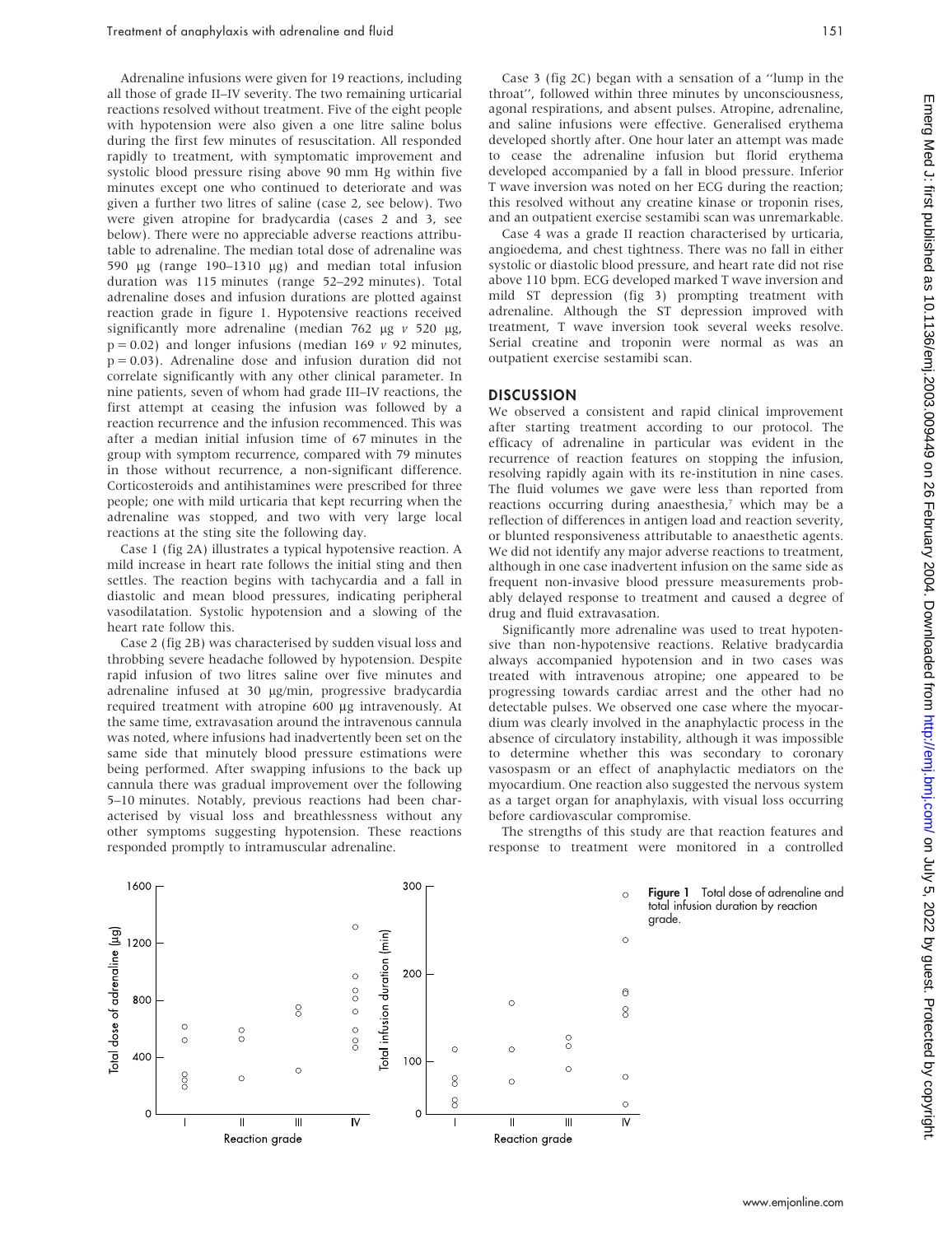



environment according to a consistent protocol, a situation rarely possible when studying human anaphylaxis because of its infrequent and emergent nature. Weaknesses include the exclusion of patients with comorbidities and absence of a control (untreated) group, however these limitations were essential for patient safety. Also, the small number of cases prevented a confident assessment of how the various clinical parameters might predict the amount of adrenaline required. The apparent success of our treatment protocol using

adrenaline and volume resuscitation is consistent with findings by Fisher, who observed rapid improvement with adrenaline as well as evidence of fluid extravasation of up to 35% of circulating blood volume within 10 minutes of reaction onset.7 The rapid response of patients to our treatment protocol contrasts with a report of 17 patients with anaphylactic shock deliberately induced by insect sting and treated only with fluids and antihistamines, where ''all but two recovered within 4 hours".<sup>4</sup>

Protracted anaphylaxis requiring large doses of adrenaline and noradrenaline after deliberate sting challenge has been reported.8 Health based exclusion criteria do not appear to have been applied in that study, where a large antigen load was also administered by graded subcutaneous injection before the sting—possibly contributing to the severity of the subsequent reactions. However, adrenaline resistant anaphylaxis has been recognised as an important albeit rare phenomenon probably associated with impaired cardiac function. Patients have been successfully resuscitated in this situation with large doses of adrenaline and noradrenaline,<sup>8</sup> amrinone,<sup>18</sup> glucagon,<sup>19</sup> and mechanical (intra-aortic balloon pump) support.<sup>20</sup> Our findings of pronounced ECG changes in a reaction without cardiovascular compromise or subsequent evidence of coronary disease is consistent with the increasing recognition of the human heart, which contains significant numbers of mast cells,<sup>21</sup> as a major shock organ in some cases of anaphylaxis.<sup>22</sup> <sup>23</sup>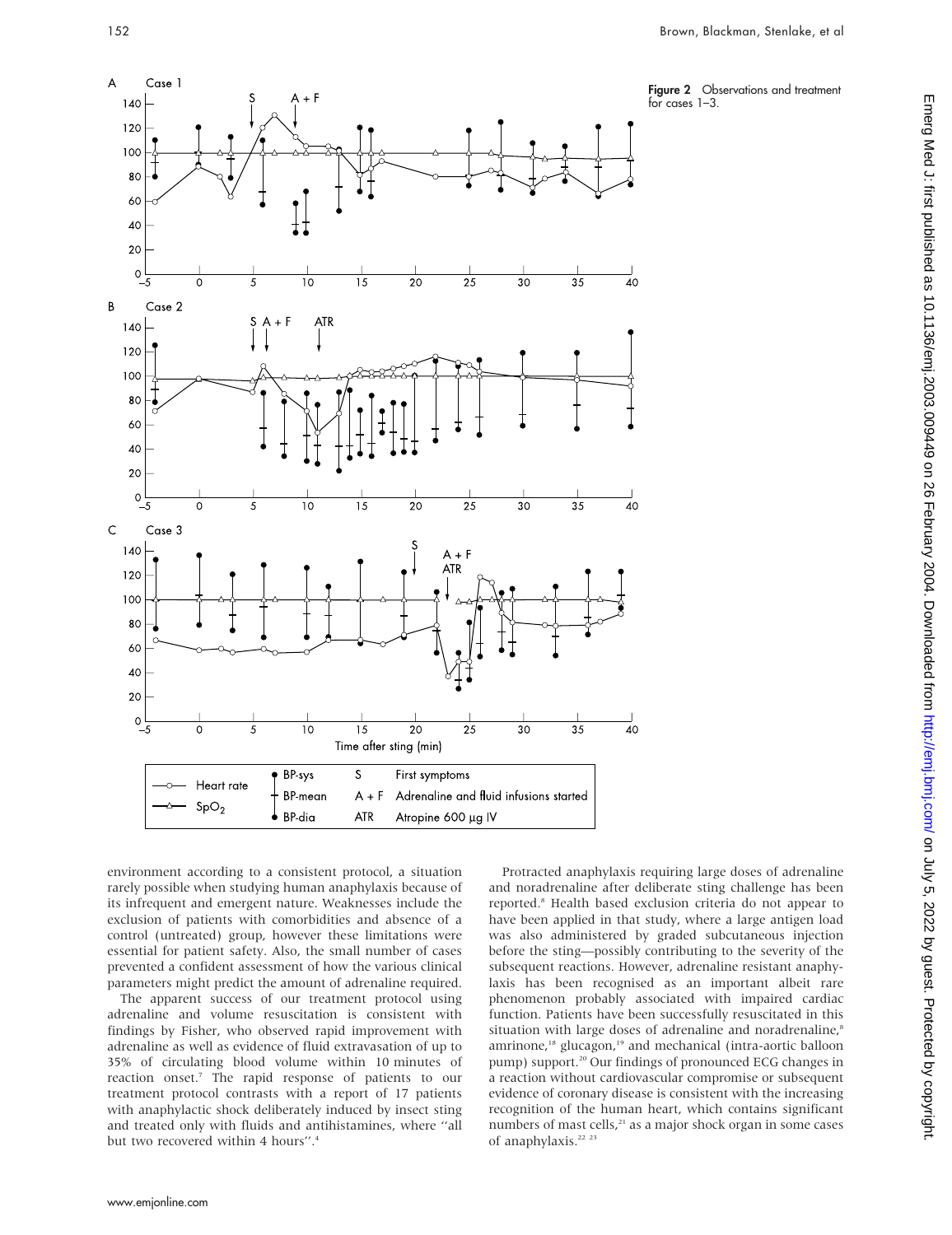

#### **Figure 3** Case 4; electrocardiograph 15 minutes after onset of reaction, before starting treatment with adrenaline.

Relative bradycardia (falling heart rate despite worsening hypotension) has been reported previously in the setting of deliberately induced sting anaphylaxis,<sup>4</sup> <sup>8</sup> but may be underrecognised clinically where a rapid demise occurs before reaching medical care. For example, a recent sting death observed by us was characterised by sudden collapse with a severe bradycardia manifested as a slow idioventricular rhythm noted five minutes later on the arrival of paramedics; at the time we attributed this finding to hypoxia.15

Possible explanations for the bradycardia identified here include an effect of anaphylactic mediators on the heart or nervous system, or both, and neurocardiogenic mechanisms. Bradycardia may be a non-specific feature of severe hypovolaemic-distributive shock. Physiological studies of awake mammals have identified two phases of response to hypovolaemia, an initial phase of blood pressure maintenance by tachycardia and peripheral vasoconstriction, followed by a second phase with more severe hypovolaemia that is characterised by bradycardia, reduced peripheral vascular tone and a profound fall in blood pressure.<sup>24</sup>

The mechanisms involved may be similar to those implicated in neurocardiogenic syncope. In that condition, excessive activation of the cardiac mechanoreceptors by mechanical stimulation (increased force of contraction) and chemical factors during a period of sympathetic excitation is

## What this paper adds

- Although adrenaline and volume resuscitation are considered a cornerstone of treatment for anaphylaxis, no prospective analysis of such an approach has previously been performed. The pathophysiology of anaphylaxis in humans has also been difficult to study.
- This prospective study demonstrates that a carefully titrated adrenaline infusion combined with volume resuscitation is effective treatment for anaphylaxis. It also lays the foundation for further research into the use of corticosteroids and antihistamines for terminating the underlying reaction, and perhaps a comparison between intramuscular and intravenous adrenaline. Observations during this study implicate a neurocardiogenic mechanism for some lethal reactions. Intravenous atropine may have a supplementary role when hypotension is combined with bradycardia.

thought to combine with potentiated central reflexes to trigger both a parasympathetic outflow and a dramatic reduction in sympathetic nerve outflow.<sup>25</sup> Catecholamines and prostaglandins appear to sensitise cardiac mechanoreceptors, while serotonin (5-hydroxytryptamine) and nitric oxide have been found to potentiate the central reflexes.<sup>26</sup> Levels of these mediators are known to be elevated during anaphylaxis.4 27 28 Thus, during anaphylaxis neurocardiogenic mechanisms may both exacerbate peripheral vasodilatation and cause bradycardia. This may be lethal when combined with other features of anaphylactic shock. Bradycardia has not been reported as a major feature of anaphylaxis under anaesthesia,<sup>7</sup> perhaps related to the blunting of central reflexes in that setting, or because such physiological changes are less likely to be identified in retrospective studies.

Extrapolation of our findings to other forms of anaphylaxis and to patients with comorbidities should be done with caution. There is some evidence that anaphylaxis to ingested antigens is more likely to involve severe bronchospasm,<sup>6</sup> and delayed phase reactions,<sup>29</sup> where additional bronchodilator treatment, corticosteroids, and prolonged periods of observation may be required. Practitioners should also be aware of the phenomenon of adrenaline resistant anaphylaxis and consider additional treatment measures including more aggressive volume resuscitation, higher doses of adrenaline, noradrenaline, glucagon, amrinone, and balloon pump support. Furthermore, our study was performed under the supervision of emergency medicine specialists in a well equipped resuscitation room. Our treatment protocol may not be applicable to other clinical settings.

Our research supports the use of anaphylaxis treatment protocols that incorporate oxygen, intravenous adrenaline infusions and volume resuscitation. We also found evidence of inappropriately high parasympathetic (vagal) tone, suggesting a supplementary role for atropine in cases associated with severe bradycardia. Our treatment model could be used to investigate the use of corticosteroids and antihistamines to terminate the underlying reaction, using the recurrence of symptoms when first ceasing the adrenaline infusion as an end point. A direct comparison of intravenous versus intramuscular adrenaline may also be warranted.

#### ACKNOWLEDGEMENTS

We thank cardiologist A/Prof Philip Roberts-Thomson for his assistance managing our patients with ECG changes, and our pharmacist Michael Wiese, research assistant Sandra Ahokas and medical honours student Andrew Black for their assistance with immunotherapy and sting challenges. We also thank Professor Malcolm Fisher for reviewing the manuscript.